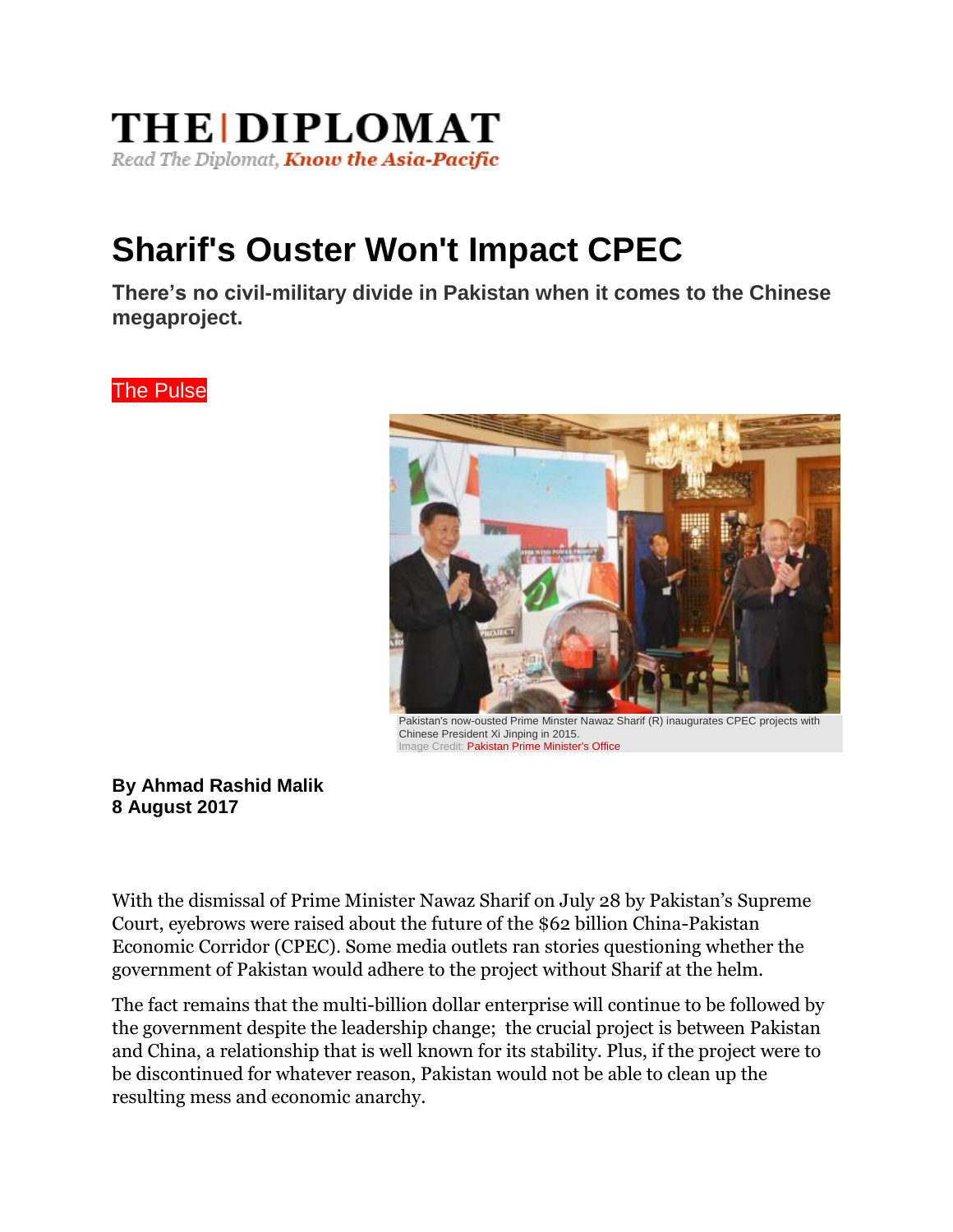If any force inside China or Pakistan, civilian or military, attempted to scrap CPEC, the consequences would be horrible for both sides. Pakistan would no longer have a viable economic plan without CPEC, while for China, without CPEC the entire gambit on its Belt and Road — including building other five economic corridors linking East Asia to Europe — could be wiped out, as CPEC is the flagship of all those related projects.

It must be understood that the CPEC is not a dogmatic project. It is a purely economic and commercial initiative of high importance that guarantees Pakistan's future economic outlook. The project has become a existential part of the country's future and now it is as important as the ideology of Pakistan and its nuclear program.

In Pakistan, there is a comprehensive and wide-ranging national consensus over CPEC. There is no power struggle over CPEC as far as the ever troubled civil-military relations are concerned in Pakistan; CPEC is above that perpetual rift. The Armed Forces of Pakistan are also backing the project by providing for its safe execution as selfappointed custodians. Besides the political understanding on CPEC between China and Pakistan's governments, the militaries from both sides are deeply involved in the safety and early completion of CPEC projects.

Speaking on the occasion of the 9oth anniversary of the People's Liberation Army (PLA) on July 31 in Islamabad, Chinese Military, Naval, and Air Attaché Major General Chen Wenrong said, "Pakistan and China are closely working to execute the CPEC project. We are building win-win cooperation and a community of the shared destiny."

Chief of Army Staff (COAS) General Qamar Javed Bajwa also attended the PLA anniversary celebrations, He said that "today, this close collaboration [between China and Pakistan] spans over a wider canvas than ever before and ranges across strategic initiatives like the China-Pakistan Economic Corridor, defense collaboration in numerous joint projects, and [a] united diplomatic front internationally." Pakistan cannot afford to miss out on CPEC at any cost, especially given that a setback on the project would jeopardize the country's strategic ties with China.

For its part, China has no reservations about the continuity of the CPEC after the Supreme Court verdict against Prime Minister Nawaz Sharif. China will continue to work with Pakistan on CPEC projects without any disruption. This was assured by a spokesperson from the Chinese Ministry of Foreign Affairs, Lu Kang, while commenting on Sharif's ouster.

Lu said that "we believe that the China-Pakistan strategic cooperative partnership will not be affected by the change of the situation inside Pakistan. China stands ready to work with Pakistan to continue jointly building the One Belt and One Road." The allweather friendship between China and Pakistan has withstood the test of time, he added.

A high-level delegation of Pakistan's interim government will pay a visit to Beijing in August, where it will demonstrate to the Chinese side its continued and firm commitment toward CPEC. The interim government will also inaugurate many major CPEC power projects next month, including the Balloki power project, Dasu hydropower project, Port Qasim LNG project, and Chashma-IV nuclear power plant. Assurances